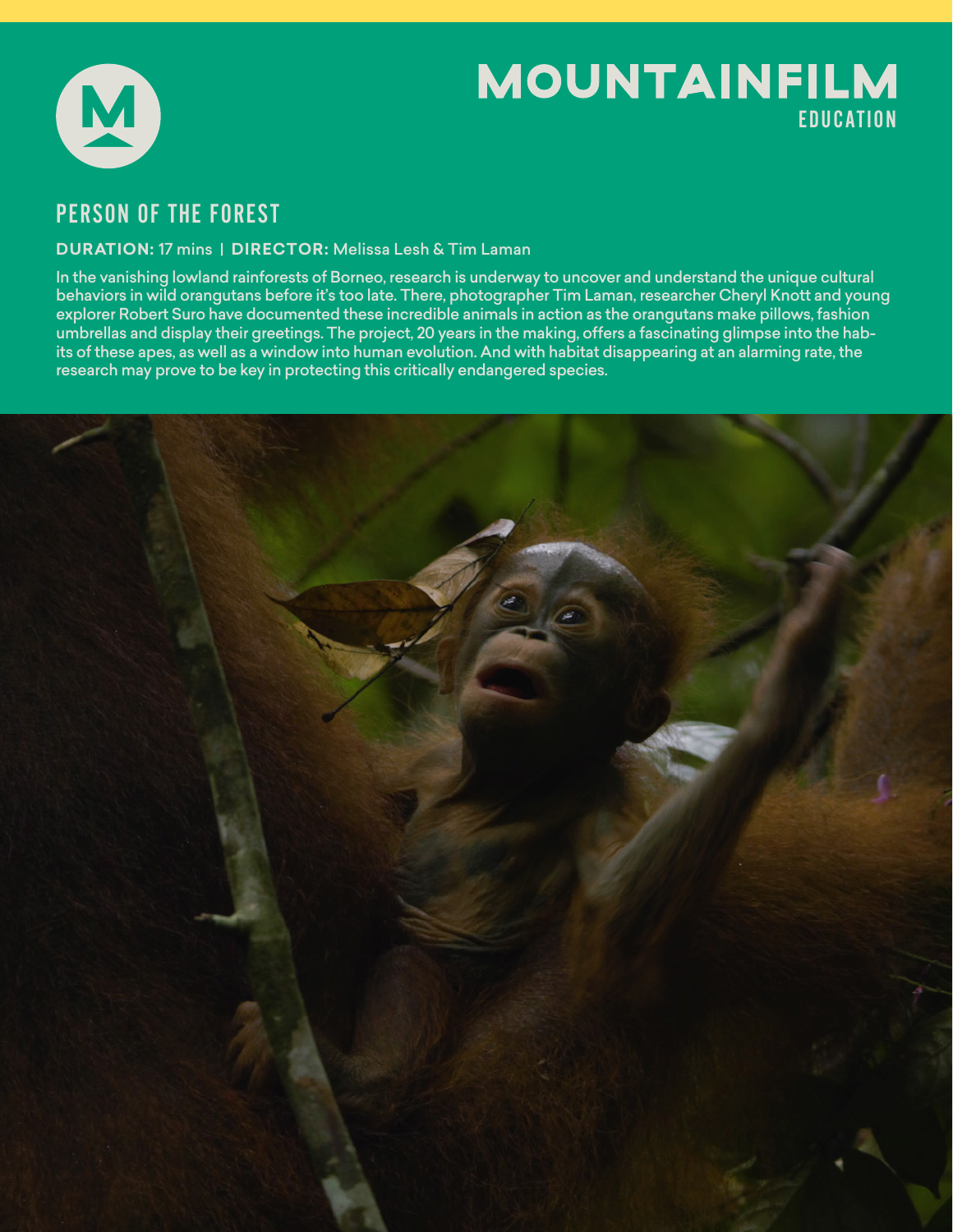

*Literacy in History/Social Studies:* 

#### - **CCSS.ELA-LITERACY.RH.6-8.4 (Craft and Structure)**

 Determine the meaning of words and phrases as they are used in a text, including vocabulary specific to domains related to history/social studies.

*Literacy in Science:*

- **CCSS.ELA-LITERACY.RST.6-8.2 (Key Ideas and Details)** Determine the central ideas or conclusions of a text; provide an accurate summary of the text distinct from prior knowledge or opinions.
- **CCSS.ELA-LITERACY.RST.6-8.7 (Integration of Knowledge and Ideas)** Integrate quantitative or technical information expressed in words in a text with a version of that information expressed visually (e.g., in a flowchart, diagram, model, graph, or table).

*Writing:*

#### **- CCSS.ELA-LITERACY.WHST.6-8.1.E (Text Types and Purposes)**

Provide a concluding statement or section that follows from and supports the argument presented.

TAGS: Animal conservation, extinction, orangutans, Borneo, Sumatra, Indonesia

VOCABULARY: Culture, extinct, endangered, conservation, habitat

## FILMMAKER INTERVIEW: MELISSA LESH



WHERE DID YOU GROW UP? Madison, Wisconsin

WHAT IS YOUR FAVORITE COLOR? Peacock Blue

WHAT IS YOUR FAVORITE FOOD? Anything in season growing fresh in my garden. OR mangos (in India) and raspberries (fresh off the vine). Can't forget chocolate. Those three combined!

WHAT IS YOUR FAVORITE FILM? This year, Chasing Coral. Of all time, Microcosmos

IF YOU COULD HAVE ANY SUPERPOWER, WHAT WOULD IT BE? Interspecies telepathy. Umwelt power! Essentially to view the world through the eyes of any animal on earth, at any time.

WHAT IS ONE THING YOU ARE AFRAID OF? Being buried alive.

#### WHY DID YOU BECOME A FILMMAKER AND HOW DID YOU GET STARTED?

In college I studied Fine Art, painting and printmaking. I was simultaneously working as a biological technician with the US Fish and Wildlife Service in Northern Maine. I found myself increasingly wanting to combine the two, science and art. Eventually I started filming wildlife on the refuge and interviewing the biologists. From there I taught myself to edit and began working on other natural history and conservation stories. That became my way of building a bridge.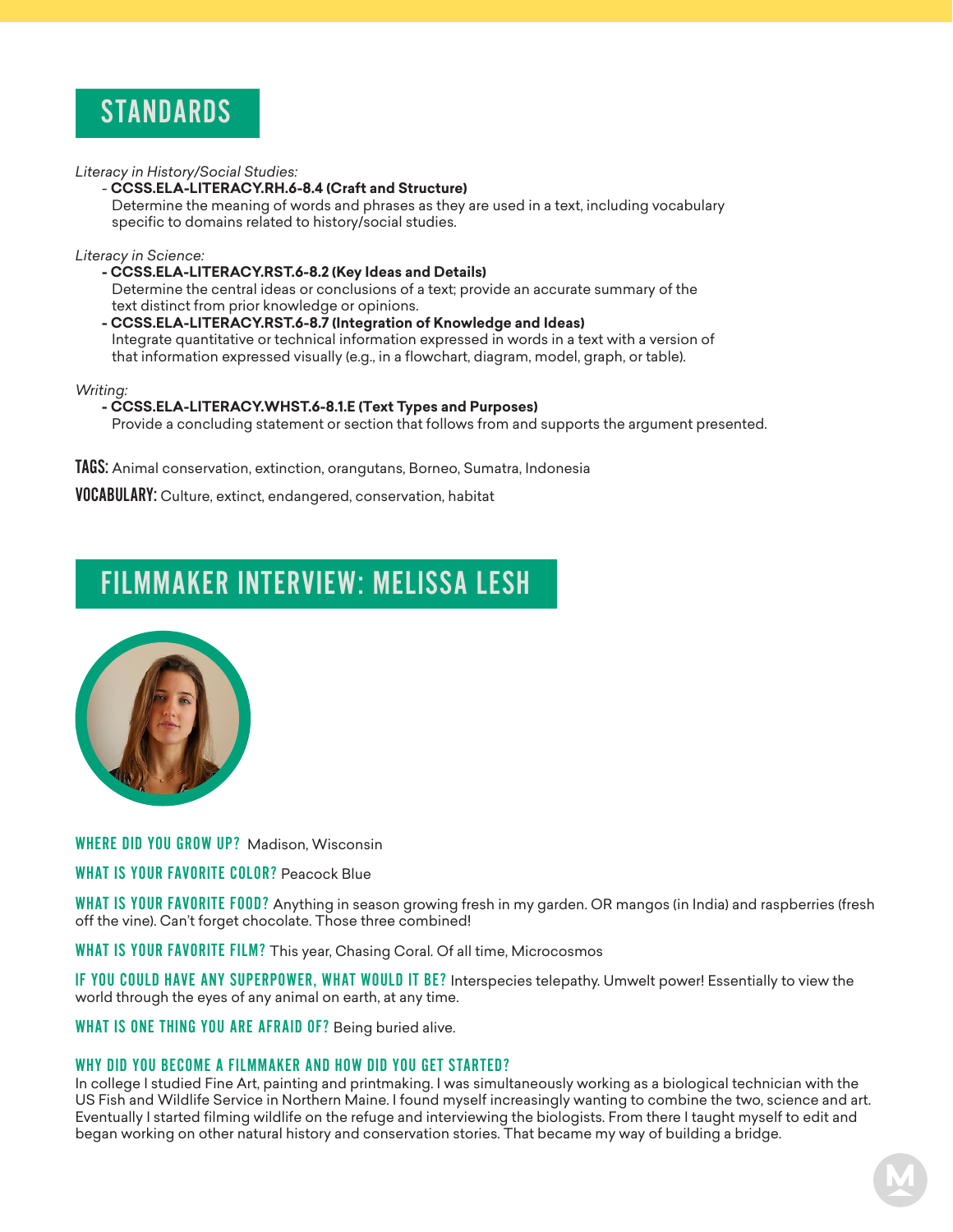#### HOW DID YOU MEET CHERYL AND ROBERT AND WHY DID THIS STORY APPEAL TO YOU?

I met Cheryl and Robert through Trevor Frost, a coproducer on the film and at the time a camera assistant for Tim Laman, cinematographer and co-director on the film. They were all working together in the rainforests of Borneo with the orangutans. I found the story fascinating because it focused on a creature I knew very little about at the time. New cultural behaviors in wild orangutans were, and are continuing to be discovered and I was excited to learn about them through the process of working on the film. It didn't hurt that everyone involved, Tim, Cheryl, Robert, Richard and Trevor, are all wonderful people to work with!

#### WHEN EDITING THE FILM, WAS THERE ANYTHING YOU WISHED YOU COULD HAVE INCLUDED IN THE FINAL CUT?

There were many amazing cultural behaviors captured on camera, some never before seen and others never before filmed that I would have liked to include. In one scene, Robert filmed an orangutan attempting to harvest honey from a hive. The bees started to swarm. The orangutan clambered down through the trees and the bees flew toward Robert in an attempt to sting him. In another scene an orangutan was using a medical plant to rub its eyes, a new behavior that is still being researched. In another scene an orangutan is using a tree branch with mosquito repellent properties to make its nest in a mosquito-ridden swamp. These are just a few examples of the complex lives they live, much of which we know very little about.

#### WHEN YOU MADE THE FILM, DID YOU HAVE A SPECIFIC AUDIENCE IN MIND?

Our goal was to premiere at Mountainfilm, so I had that in the back of my mind. However, our main goal was to make a film that resonated with anyone who was unfamiliar with orangutan life and culture. We hoped that the film would connect people with orangutans by showing them how similar we are. Specifically for audiences closest to the orangutans, Borneo and Sumatra, we created an Indonesian version to screen in communities throughout the country.

### IS THERE AN ACTION YOU HOPE PEOPLE ARE INSPIRED TO TAKE AFTER SEEING THIS FILM?

My hope is that people come away from the film with a sense of connection and urgency. Learning how similar we are to orangutans, I think it is natural to feel compelled to want to know more and learn how to help. This film was not meant to be a direct call to action, but instead an emotional bridge to understanding, feeling and seeing how similar we are. There are so many ways in which they need our help and many organizations on the ground to support, so my hope with this film was to spark a deeper, more personal connection to orangutan life and culture. First we need to fall in love, only then can we jump into action.

#### WHAT ARE SOME OF THE CHALLENGES YOU ENCOUNTERED MAKING THIS FILM?

As far as directing and editing went, one of the main challenges was reviewing and organizing 8+ terabytes of footage, created by a handful of different cinematographers over several years. The footage was compiled from many different projects including 'Mission Critical' - a TV show for Nat Geo Wild, a year-long Young Explorer Grant project, numerous independent grants, field assistant footage, and filmed with GoPros, DSLRs, handy cams, 4K cinema cameras, all of which needed to be reviewed and categorized before I could start editing the story. The film was pulled from this collection of footage alongside three days of filmed interviews. Color correction had to be done to make sure all of the different types of footage matched and operated seamlessly. Technically it was a bit daunting, but the story, for the most part, fell right into place!

### HAS WORKING ON THIS PROJECT CHANGED YOUR OUTLOOK ON CONSERVATION OF ANIMAL SPECIES?

This project has sparked an interest of mine in animal intelligence that I am continuing to work on and hoping to implement as a tool for conservation. The more I learn about non-human culture and intelligence, the more I understand its ability to change hearts and minds. The faster we can recognize the links between humans and the rest of the animal world, the faster we can work to conserve species in need. That emotional connection has to be there.

#### WHY DO YOU THINK IT IS IMPORTANT TO INCLUDE THIS FILM IN MOUNTAINFILM FOR STUDENTS?

Orangutans are one of our closest relatives. If we are unable to protect and keep them from going extinct, I don't see much hope for any other species. For students, I think learning about wild orangutans and their behaviors is very important because it has the ability to inform and inspire decisions down the road; early experiences inevitably shape who we are and who we become. I think learning about orangutan culture at a young age has the potential to change our perspective from an anthropocentric view to a more biocentric one, extending our empathy to all living things and helping us realize that we aren't so different after all.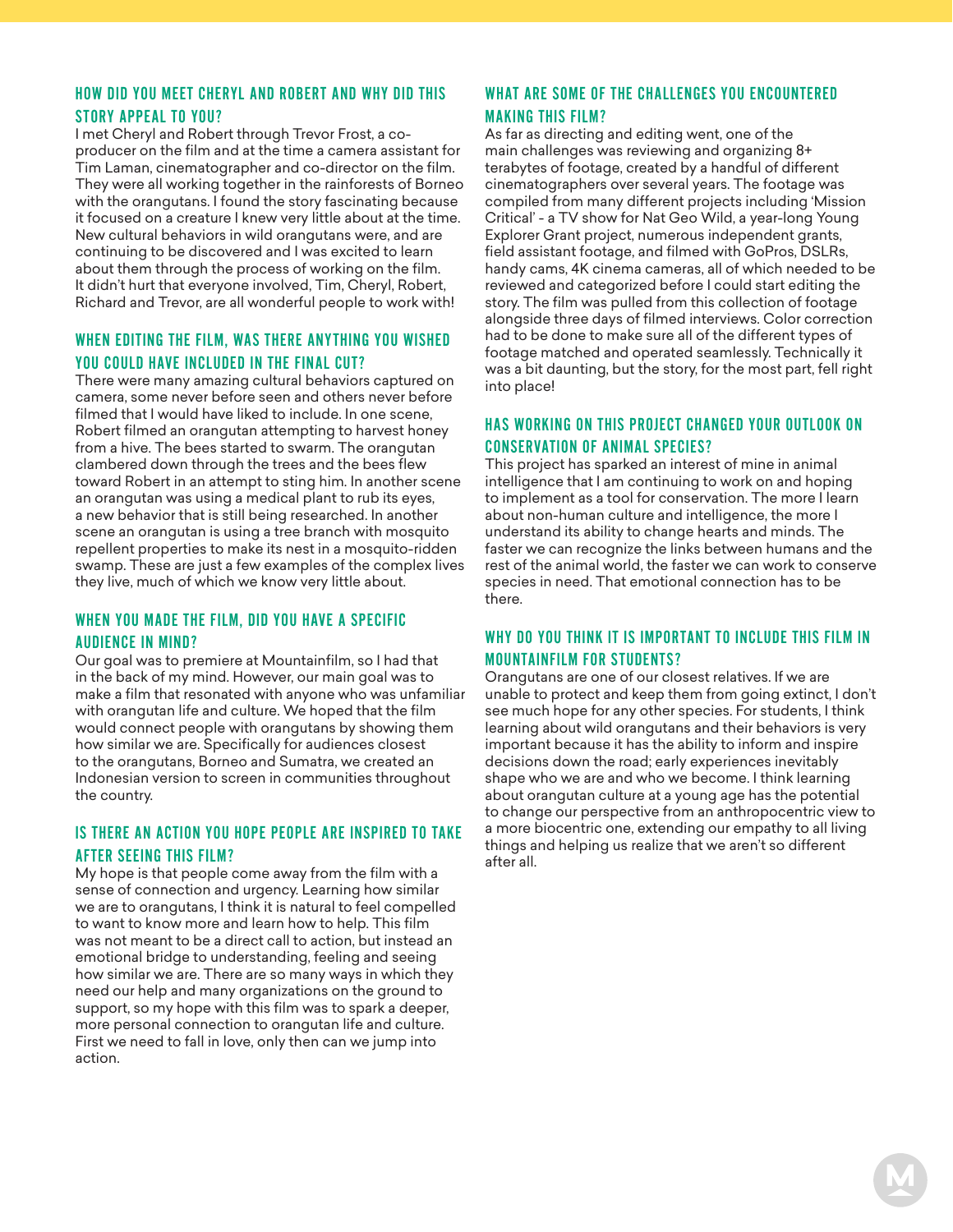#### WHAT'S THE NEXT BIG ADVENTURE OR FILM PROJECT ON THE HORIZON FOR YOU?

Currently I am continuing to explore this topic of animal intelligence and am hoping to create a larger film focusing on many species and what they can teach us. Co-producer on the film 'Person of the Forest', Trevor Frost and I are working to get support for this story and are in the beginning stages of production. Our goal is to film and compile groundbreaking scientific discoveries currently underway that are helping us understand and communicate with other species. While we continue to search for intelligent beings in the depths of our solar system, we are finding non-human cognition right here on our own planet; crows manipulating tools; chimpanzees plotting complex group attacks and planning for the future; orangutans using plants with medicinal properties; alligators collecting sticks on their heads to lure prey; octopus solving underwater puzzles; dogs using 1,000 word vocabularies; parrots performing math problems; elephants returning to burial sites to mourn their dead; and dolphins coordinating hunts in a language we are just beginning to unlock.

## WHAT IS ONE PIECE OF ADVICE YOU CAN GIVE STUDENTS THAT YOU WISH SOMEONE HAD SHARED WITH YOU?

By all means, be passionate! ..but never forget compassion. The more we can learn and understand each other, other species and our own, the better we can promote the wellbeing of all life on earth. No matter how strongly you feel about an issue, a cause, a process, remember to stay open-minded, there is always much more we don't know than what we do. We are just beginning to scratch the surface.

## SUBJECT INTERVIEW: ROBERT RODRIGUEZ SURO



WHERE DID YOU GROW UP? I grew up in Carolina, Puerto Rico

#### WHAT IS YOUR FAVORITE COLOR? Green!

WHAT IS YOUR FAVORITE FOOD? I love starting my day with a great breakfast! As far as cuisine, I think Thai. Or maybe Indonesian!

WHAT IS YOUR FAVORITE FILM? That's hard, there are many greats to choose from. "Y Tu Mamá También" is the first one I thought of. It encapsulates "life" and all the hidden details of human connections so well.

IF YOU COULD HAVE ANY SUPERPOWER, WHAT WOULD IT BE? Super-intelligence would be the most useful for making positive contributions to the world.

WHAT IS ONE THING YOU ARE AFRAID OF? I'm afraid of regret. My goal is to make choices that I can look back and be happy about because you can never go back in time to make different ones. Only one chance!

#### WHY DID YOU DECIDE TO SHARE THIS STORY?

I wanted to share what the experience of living among wild orangutans in the rainforest was like. Not everyone gets the opportunity to do so, and I value the two years I spent in the rainforest in Borneo.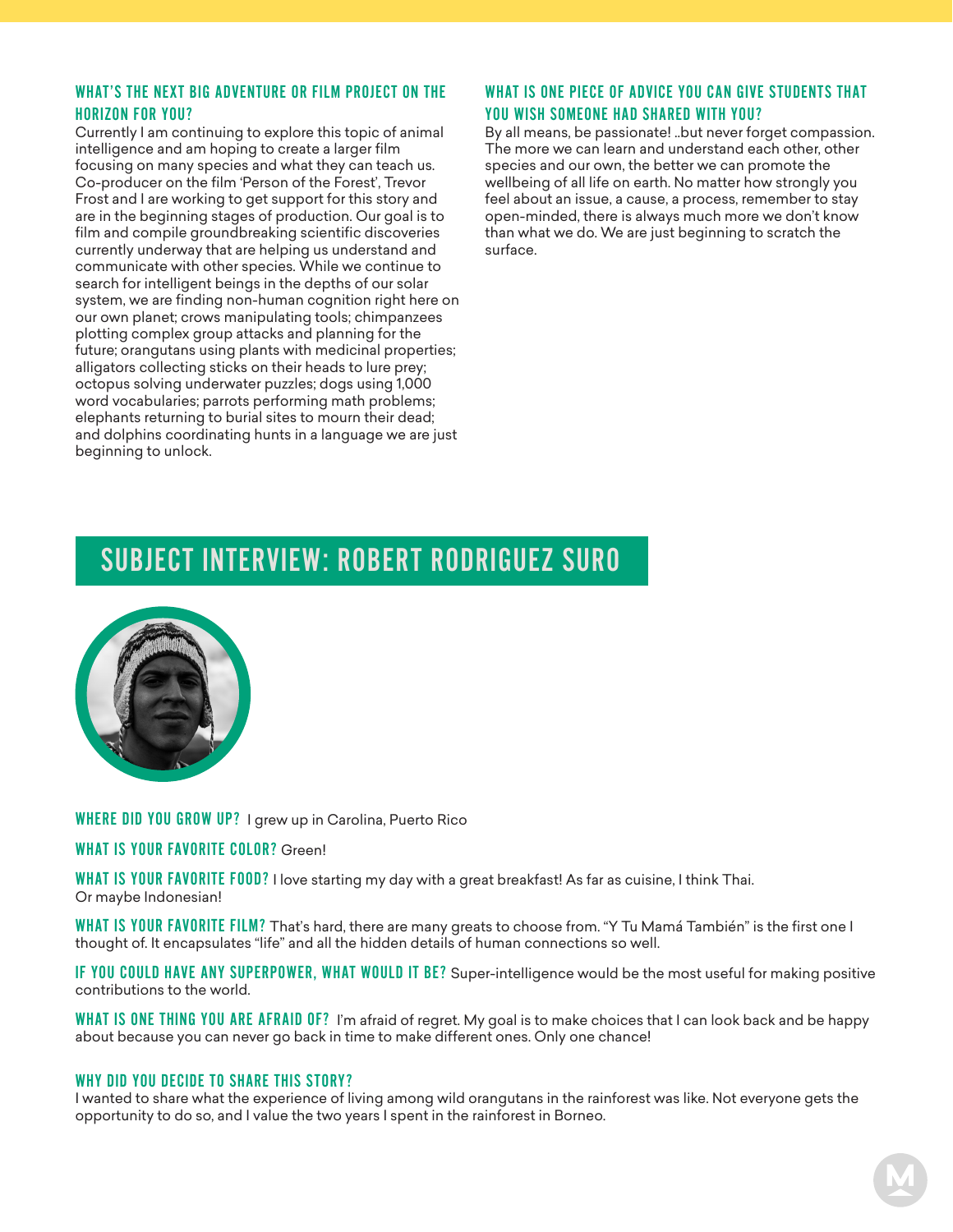### IS THERE AN ACTION YOU HOPE PEOPLE ARE INSPIRED TO TAKE AFTER SEEING THIS FILM?

I hope people are inspired to view humans' relationship to orangutans, to other primates, and to other life on earth, through a new perspective. Seeing the parallels in the film between human behavior and culture, and that of orangutans, will hopefully help people understand that all life on earth is related, special, and something that we as humans should value, steward over, and conserve.

#### WHAT ARE SOME OF THE CHALLENGES YOU ENCOUNTERED DURING THE MAKING OF THIS FILM?

The challenges of working in the field mostly by myself to gather footage of these wild orangutans were tough! Spending multiple days following orangutans meant eating the same thing every day, sleeping in a hammock every night, avoiding insect bites and spiny plants, never being dry due to the rain, and a lot of loneliness! But it was all worth it for the moments when I was able to capture some unique orangutan behavior.

#### HAS WORKING ON THIS PROJECT CHANGED YOUR OUTLOOK ON CONSERVATION OF ANIMAL SPECIES?

Discussing the impact of film and media on conservation after the film premiered at Telluride was an important part of the process that taught me some wisdom on the matter. For filmmakers, the first instinct is to make a film that appeals to them, that tells the story they want to tell. But when thinking about nature conservation films, the end goal should really be to cause the greatest impact possible. Sometimes this might mean changing your vision slightly, perhaps including or omitting something that you might not have otherwise. As an example, should the term "evolution" be mentioned in a film about orangutan and rainforest conservation? Evolution is a fact, and my first instinct as a scientist would be to definitely include it. But would the inclusion of the term "evolution" turn off some viewers of the film and lead them to ignore the overall message of the film: that we need to protect orangutans? These are questions that filmmakers need to ask themselves as they carve out what their message and intended impact is. We need to take target audiences into account and pick our battles for maximum impact.

#### WHAT CAN WE LEARN FROM ORANGUTAN COMMUNITIES TO BETTER OUR OWN?

That diet is important! From research, we know that orangutans have several cultural feeding traditions, and the life history of orangutans is intricately tied to the food they have available in their environment. Mothers spend years taking care of their babies, teaching them to forage for food and how to identify the best fruit to eat. The nutrition of an orangutan can determine their success at reproduction, so it's important for them to be well fed from an early age. While we humans don't have to go out hunting and gathering anymore, every time we go foraging in the supermarket, we are faced with overwhelming choices. Making the best choices can maximize our potential to lead healthy, successful lives. Eating is one of the most important parts of human culture, and it's important to develop a culture of healthy eating.

## WHY DO YOU THINK IT IS IMPORTANT TO INCLUDE THIS FILM IN MOUNTAINFILM FOR STUDENTS?

I don't think people are too aware that other species besides human can have culture. I knew that when I first learned about orangutan culture during my freshman year of college, my mind was blown. It gave me a new perspective on the definition of intelligence and where we stand in relation to the rest of the animal world. We've always know that we're not so different from our primate cousins. But as we learn more and more about the existence of cultural elements in other species such as whales and birds, that differential gap between ourselves and other species is continually narrowing. It's important that we see that we're not unique. We're all are part of the same world and all have value.

### WHAT'S THE NEXT ADVENTURE ON THE HORIZON FOR YOU?

My goal is to have a dual-career in medicine and photography/filmmaking! Before I got involved with this project, my plan was to go on to medical school. Now, after having spent two years in the forest, I can't see myself as a career doctor. I would like to continue contributing to nature and wildlife conservation through film and media. Medicine is still important to me though. So I found a good compromise: going to PA school instead of medical school. A career as a PA would give me the flexibility I need to lead a successful lifestyle while still giving me the time and opportunity to make positive contributions as a conservationist film-maker.

### WHAT IS ONE PIECE OF ADVICE YOU CAN GIVE STUDENTS THAT YOU WISH SOMEONE HAD SHARED WITH YOU?

When it comes to careers and schooling, take things slow but have a set of goals in mind. I think smart students are often so driven to succeed that sometimes they don't pause to consider their options and keep their minds open to alternate paths. College – and especially the period before and after it – are pivotal moments in our lives. I think it's important to get some breathing room and take some time to learn more about yourself and discover your strengths, your weaknesses, your likes, your dislikes, before committing to a new major or career path. Take some time off and do something different for a while if you can! Volunteering, working, even traveling, are all good options. Anything that gives you some "real-life" experience is great. Just don't lose your momentum and keep an eye on your goals.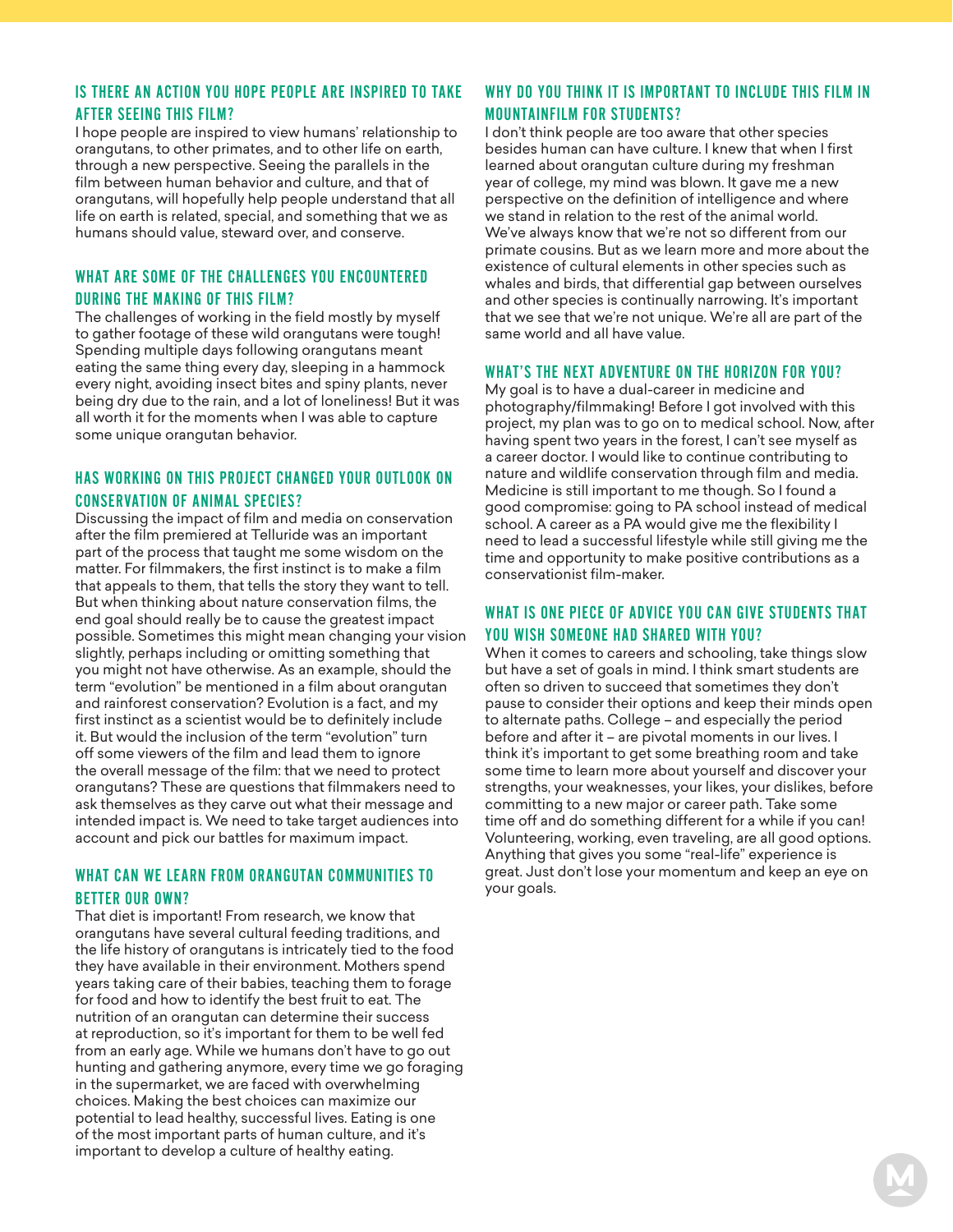## PRE-SCREENING ACTIVITY

To familiarize students with the vocabulary essential to understanding the content of The Person of the Forest, ask students to complete the word ladder individually or as a whole class. If you have never completed a word ladder before, the students start on the first row (#1) and use the hints to work their way up. The definition of the word is highlighted in bold.

| <b>STUDENT VERSION</b>                                                                                 | <b>HINTS FOR STUDENTS</b>                                                                                                                                                                                                               | <b>ANSWER</b>       |
|--------------------------------------------------------------------------------------------------------|-----------------------------------------------------------------------------------------------------------------------------------------------------------------------------------------------------------------------------------------|---------------------|
| $5.$ $   b$ $    t$                                                                                    | All letters of this word are different.<br>The first five letters mean "something<br>that you do often or regularly." (ex:<br>Smoking is a disgusting _____")<br>The environment in which an animal<br>or plant normally lives or grows | <b>Habitat</b>      |
| 4. $c_{-}$ $c_{-}$ $c_{-}$ $c_{-}$ $c_{-}$ $c_{-}$ $c_{-}$ $c_{-}$ $c_{-}$ $c_{-}$ $c_{-}$ $c_{-}$ $n$ | Keep the first letter the same.<br>The last four letters are a suffix<br>meaning "to express action."<br><b>Saving or protecting something</b>                                                                                          | <b>Conservation</b> |
| $3. - 0 - - - 0 - - -$                                                                                 | Change the first letter of the word to<br>a 'c,' and the last letter to a 'e.'<br>Shared beliefs of a civilization                                                                                                                      | <b>Culture</b>      |
| 2. __ __ __ __ __ __ __ __ __ e d                                                                      | Keep the first letter of the first word.<br>The prefix means "within" or "in." The<br>word means to be threatened<br>with harm                                                                                                          | <b>Endangered</b>   |
| $1. - x - - - -$                                                                                       | No longer exists, dinosaurs are an<br>example                                                                                                                                                                                           | <b>Extinct</b>      |

After completing the word ladder, review the definitions in bold with the students. For more review, or in place of the word ladder, write the words on sticky notes and have the students stick the sticky note to their forehead without looking at the word. Once everyone has a sticky note on their forehead, have the students partner up and explain the word on each other's forehead to the other person without using the word.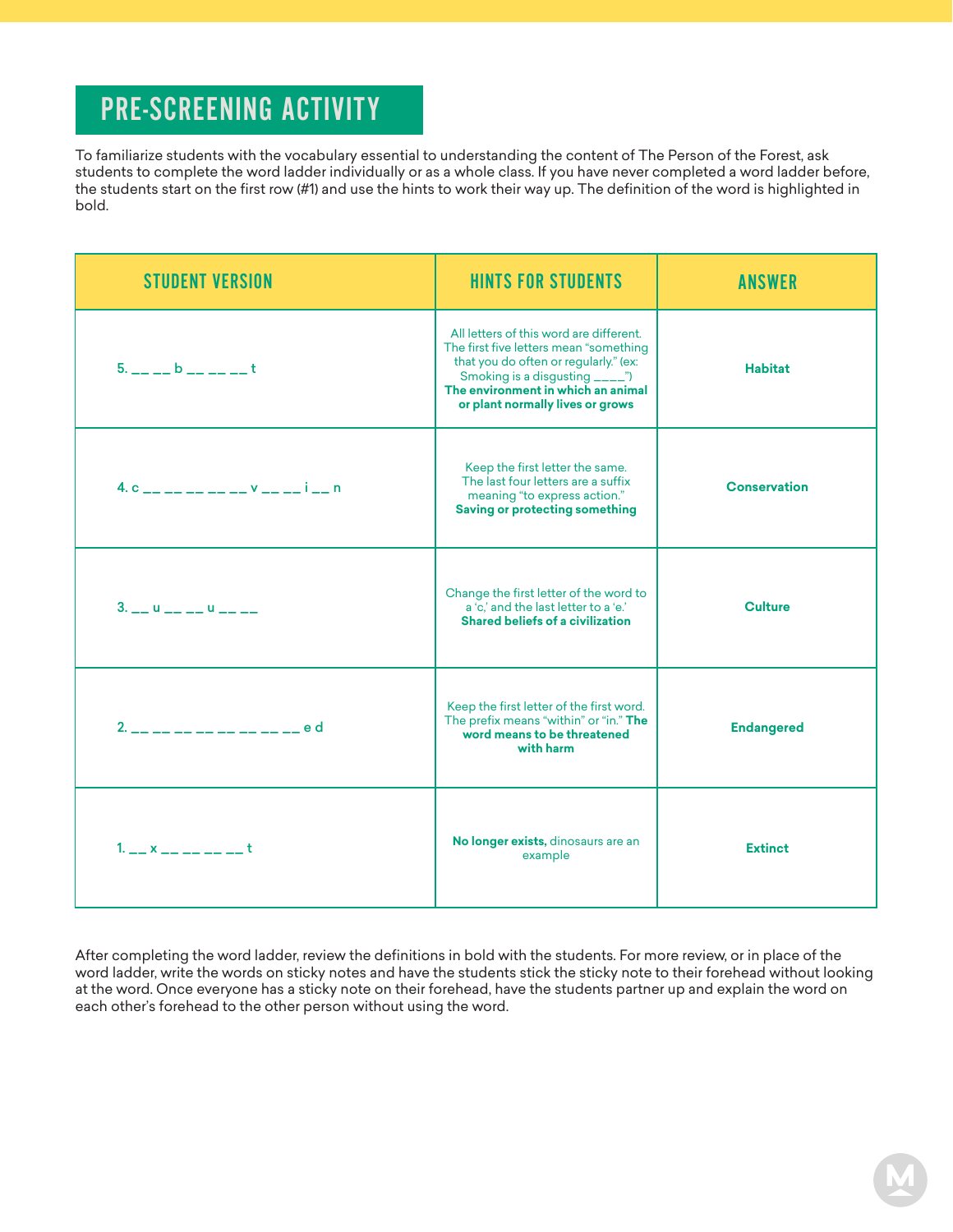## INTRODUCING THE FILM



Prior to starting the movie, you may want to assess what students may already know about endangered species, or if they have any personal knowledge or prior connections to the subject.

Pair students off and ask the question: "Why do you think it is important to protect endangered species?" Each partner will take turns talking uninterrupted for 30 seconds answering this question. When the first partner is done speaking, the second partner will summarize what the first partner has said for 30 seconds. Once the first round has been completed, the other partner will have a chance to talk uninterrupted and the first partner will repeat back what their partner said.

Come back together as a class and write down any questions they may have regarding endangered species, or things they already know.

Since the majority of your class may not be familiar with Borneo and Sumatra, it might be helpful to refer to a map prior to watching the movie:



*World map showing Borneo's location.*



*This map outlines orangutan distribution from About Orangutans, 2017.*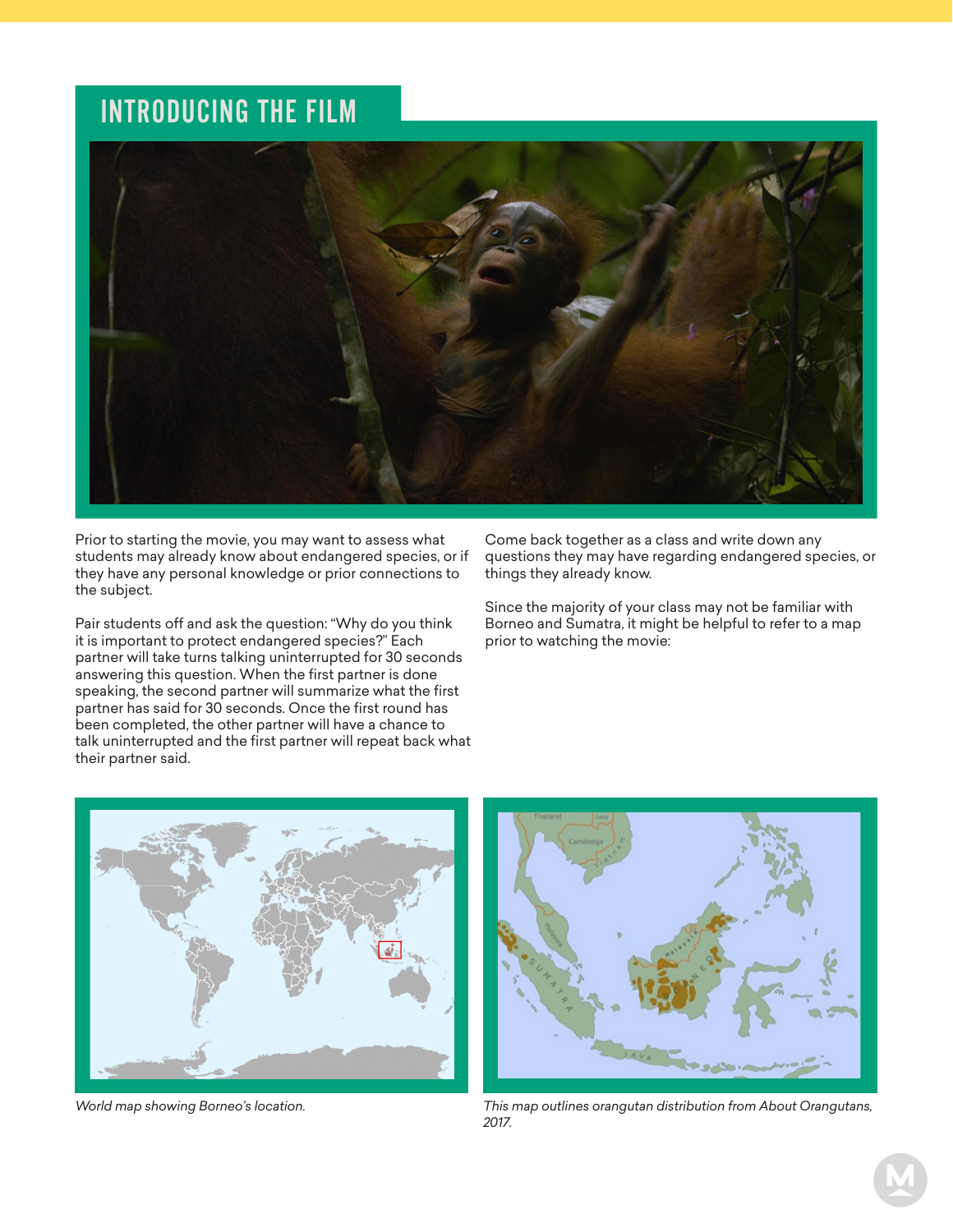There are many activities that can be completed in regards to The Person of the Forest. The filmmakers strengthen their argument for the conservation and protection of orangutans by demonstrating that orangutans have a culture and likening the orangutan population to humans. One way to have your class track the filmmaker's argument is to have them record notes throughout the movie. Ask each student to get out a piece of paper and fold it into thirds. They will then divide it into three separate labeled columns. It will look something like this:

| <b>EXAMPLE OF THE ORANGUTAN'S CULTURE</b> | <b>HOW ARE ORANGUTANS LIKE HUMANS</b> | <b>PURPOSE</b> |
|-------------------------------------------|---------------------------------------|----------------|
|                                           |                                       |                |

While watching the film, ask students to write examples from The Person of the Forest to support the filmmakers argument that orangutans need to be protected. During the film, students will only fill out the two left columns.

## DISCUSSION QUESTIONS/CATEGORIES

## GENERAL/OPEN PROMPTS

- 1. Do you think that it was effective to show that orangutans have culture? Did learning that they make pillows to sleep help to persuade you of the importance of their conservation? What other strategies like this did the filmmaker use?
- 2. What differences and similarities are there between humans and orangutans?

## EXPLORING SELF

- 1. Richard Wrangham, Professor of Biological Anthropology from Harvard, states in The Person of the Forest: "Culture means so much to humans, so almost everything we do is cultural. Both with feeding traditions and social traditions, you see things that are inherited from mother to child, or sometimes adopted from friend to friend that show that behavior has got this wonderful flexibility, adaptability that is so much a characteristic of humans that is seen in the great apes."
	- Think about all of the activities you participate in throughout the day. Write a list and compare to a peer. What is similar and different about your schedules? Could the similarities be defined as culture (shared beliefs of a civilization)? How many cultural groups do you belong to (family, friends, school)
- 2. It is very apparent from The Person of the Forest that Cheryl Knott and her husband are passionate about what they do. What activities are you passionate about? What makes you want to get out of bed at 3 a.m.?

## EXPLORING THE WORLD

1. In The Person of the Forest, Cheryl Knott states: "You can't protect what you don't know, we can't all go to Borneo or Sumatra, we can't all go to the rainforest there, so we can bring the rainforest to people through media coverage." Do apps like Google Earth help with habitat conservation?

## EXPLORING FILMMAKING

1. In what ways do you think this documentary was effective in showing that we need to help protect orangutans? 2. It is not until 13 minutes into The Person of the Forest that the filmmaker explains that orangutans are in danger because of habitat loss. Why do you think they waited 13 minutes to introduce this?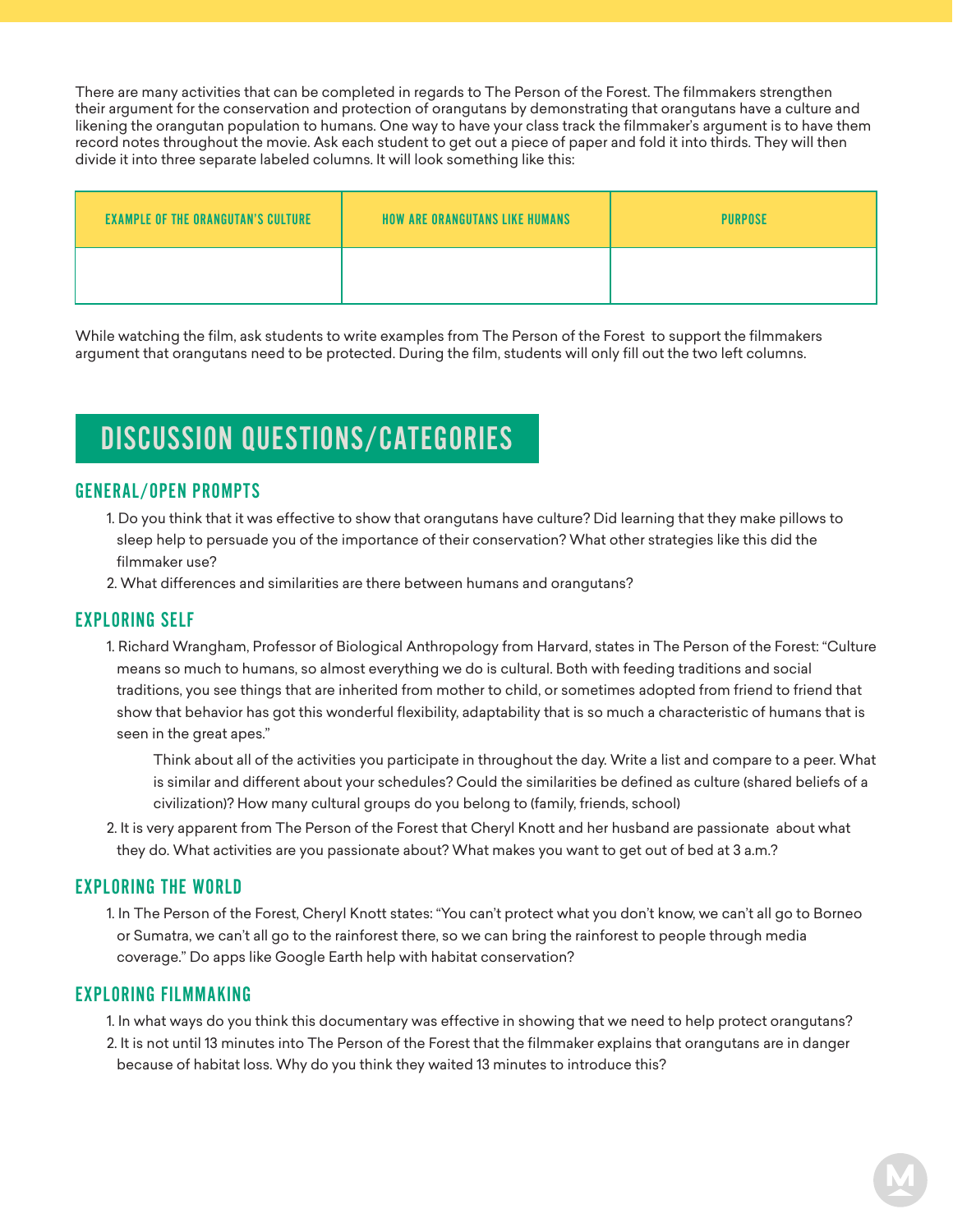## SENSE OF WONDER

1. The Jane Goodall Institute partnered with Google Earth to take people on a tour of Tanzania's Gombe National Park to show insight into her work with chimpanzees. (https://earth.google.com/web/@-4.66243556,29.62914035,0a,1000d,35y,0h,0t,0r/data=Cj8SPRIgM

 TA2NTQ0Mzg0ZWFmMTFlNmI2MTYxOWZkN2FmNGM1ZTAaGUdvb2RhbGwsIEdvbWJlIGFuZCBHb 29nbGU)

 Is this an extension of a museum? Is it an effective way to help persuade people that habitat and animal conservation is important? Will this type of digital tourism replace traditional tourism eventually? What are the potential benefits and drawbacks to this type of tourism?

## ACTIVITIES

**If you chose to have students take notes during the film, have them partner off and compare notes with a peer. They will then work together to define the purpose column.**



(i.e. answering why the filmmaker chose to include this information). Then come together as a class to discuss whether or not this was an effective strategy chosen by the filmmaker. To take this activity a step further, you could create a whole class venn-diagram comparing humans to orangutans to compare and contrast the differences between our species.

## SOME OTHER SUGGESTED ACTIVITIES THAT ALIGN WITH THE MESSAGE OF THE PERSON OF THE FOREST ARE:

The Gunung Palung Orangutan Project website has a great deal of information that his helpful to supporting The Person of the Forest. For this activity, students will be reading more in-depth about orangutans through this article: http://savegporangutans.org/orangutans/

- Divide students up into eight groups and give each group a blank poster. Assign each group a different header for the article (taxonomy & distribution, environment, general description, activity patterns, feeding ecology, social system, reproduction and life history, cognition & tool use). Each section of the group will be only responsible for reporting information from their assigned section.
- Ask the groups to divide the paper into three sections: summary, visualize, and questions. It should look something like this:

| <b>SUMMARY</b> | <b>VISUALIZE</b> | <b>QUESTIONS</b> |
|----------------|------------------|------------------|
|                |                  |                  |